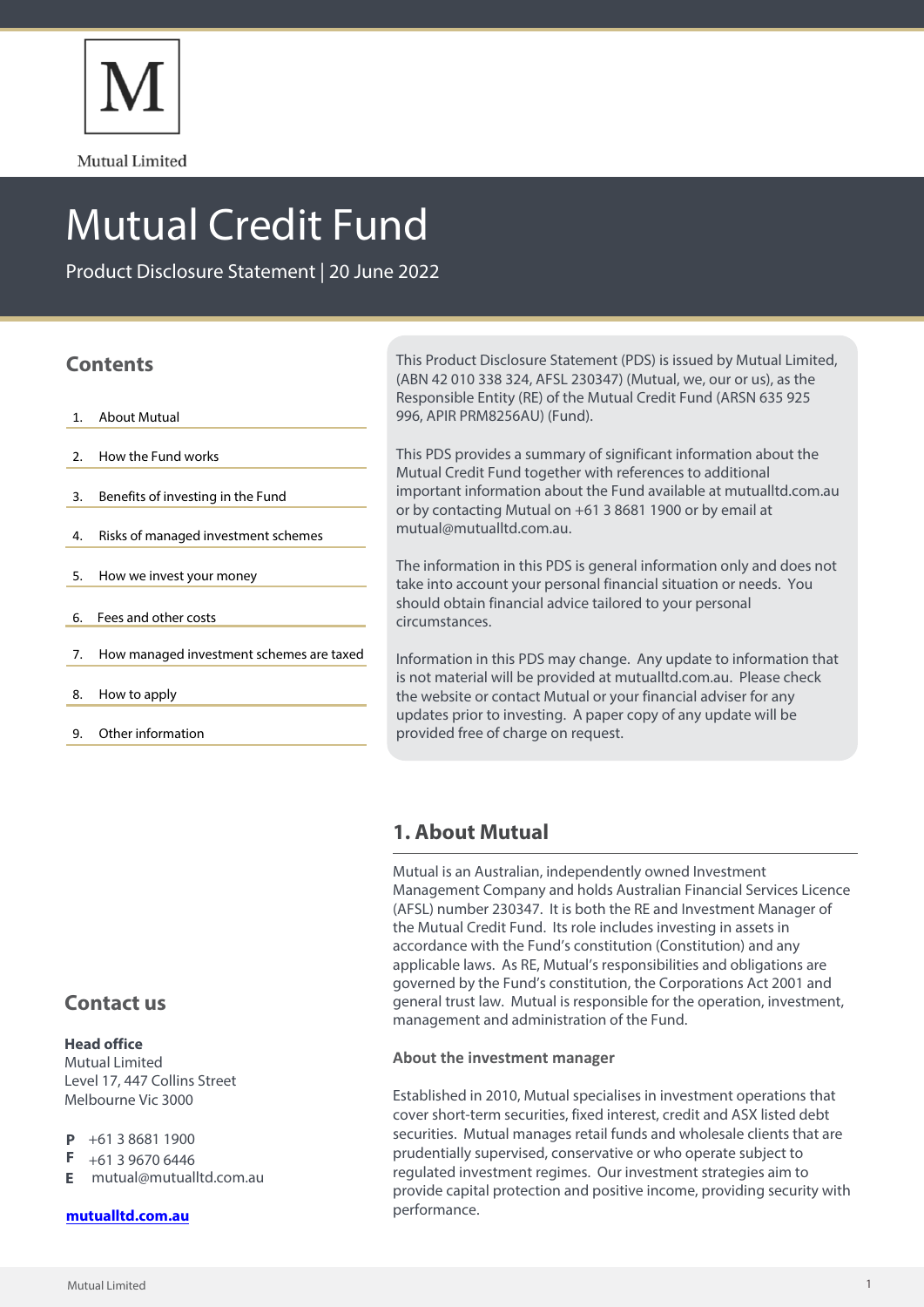# **2. How the Fund works**

The Fund is a managed investment scheme in which funds subscribed by individual investors are pooled to buy assets on behalf of all investors in the Fund. Assets are selected and managed by a professional investment management team (refer to [mutualltd.com.au\)](mutualltd.com.au).

The Fund is established under a Constitution which sets out your rights as well as the powers and responsibilities of Mutual. You can obtain a free copy of the Constitution by contacting us.

Investors are issued units which entitle them to a proportionate interest in the income and assets of the Fund. Investors do not have an entitlement to any particular asset of the Fund. The Fund's assets are valued in accordance with the Fund's Constitution based on market values. Unit prices will vary as the market value of the Fund's assets rise and fall.

A unit price is calculated each business day by dividing the Fund's net asset value (NAV) by the number of units on issue. An allowance for transaction costs incurred in buying and selling Fund assets may be added to or subtracted from the Fund's unit price to determine an application price and a withdrawal price. The difference between the application price and the withdrawal price is known as the buy/sell spread (see 'Fees and other costs' for more information).

When you invest in the Fund, you will be issued a number of units calculated by reference to the applicable unit application price.

When you withdraw from the Fund, your units will be withdrawn at the applicable unit withdrawal price.

The most recent unit prices are available at<mutualltd.com.au>

#### **Making an investment in the Fund**

To invest in the Fund, complete the Mutual Credit Fund [Application Form.](https://www.mutualltd.com.au/2019/wp-content/uploads/2022/06/Mutual-Limited-Mutual-Credit-Fund-Application-Form.pdf) See 'How to apply' for more information

Applications and additional applications can be made on any business day. However, for unit pricing purposes, any applications we receive after 3pm Melbourne time on a business day we will treat as though we received them on the following business day. You can make payment by EFT or cheque. Personal cheques should be made payable to: **Sandhurst Trustees Limited acf Mutual Credit Fund**. Cheques must clear before we issue units. Mutual reserves the right to reject an application.

You can add to your investment at any time by submitting an [Additional Investment Form](https://www.mutualltd.com.au/2019/wp-content/uploads/2022/06/Mutual-Limited-Mutual-Credit-Fund-Additional-Investment-Form.pdf). See [mutualltd.com.au.](mutualltd.com.au)

## **Investments and withdrawals**

You can make investments and withdrawals at any time based on the following requirements (which we may change at our discretion):

| Initial investment      | \$20,000 |
|-------------------------|----------|
| Additional investment   | \$5,000  |
| Withdrawals             | \$5,000  |
| Minimum account balance | \$20,000 |

Mutual is entitled to retain any interest earned on the application money before it is paid into the Fund.

#### **Making a withdrawal from the Fund**

You can withdraw all or part of your investment by submitting a **Withdrawal Form** and returning it to us via post, fax or e-mail.

We must receive withdrawal requests by 3pm Melbourne time for same-day processing. If we receive a withdrawal request after 3pm, we will treat it as being received on the following business day. We usually pay withdrawal proceeds directly to your nominated bank account within five business days of receiving a withdrawal request.

#### **Restrictions on withdrawals**

In certain circumstances where we consider that accepting a withdrawal is not in the best interests of investors due to events outside our control, investors may not be able to withdraw their funds within the usual period or at all. We may suspend the withdrawal of units in the Fund for the duration of an event or circumstance. Our Constitution allows us to suspend withdrawals for a period of 30 days from the day on which units would have been withdrawn. In extreme circumstances, we can defer withdrawals for 12months.

#### **Changing your details, or investment**

To change your contact details, please complete the [Change](https://www.mutualltd.com.au/2019/wp-content/uploads/2022/06/Mutual-Limited-Change-of-Contact-Details-Form.pdf)  of [Contact](https://www.mutualltd.com.au/2019/wp-content/uploads/2022/06/Mutual-Limited-Change-of-Contact-Details-Form.pdf) Details Form. To change your bank account details, please complete the **Change of Bank Account Details** [Form.](https://www.mutualltd.com.au/2019/wp-content/uploads/2022/06/Mutual-Limited-Change-of-Bank-Account-Details-Form.pdf)

#### **Income distribution**

The Fund may earn income such as interest as well as net realised gains on the sale of underlying assets. Net income and realised gains generated by the Fund are distributed to investors quarterly usually within 5 business days (and in any event within 30 days) following the end of 31 March, 30 September, 31 December, 30 June. The Fund's unit price will reflect the distribution paid out to Unitholders in the Fund.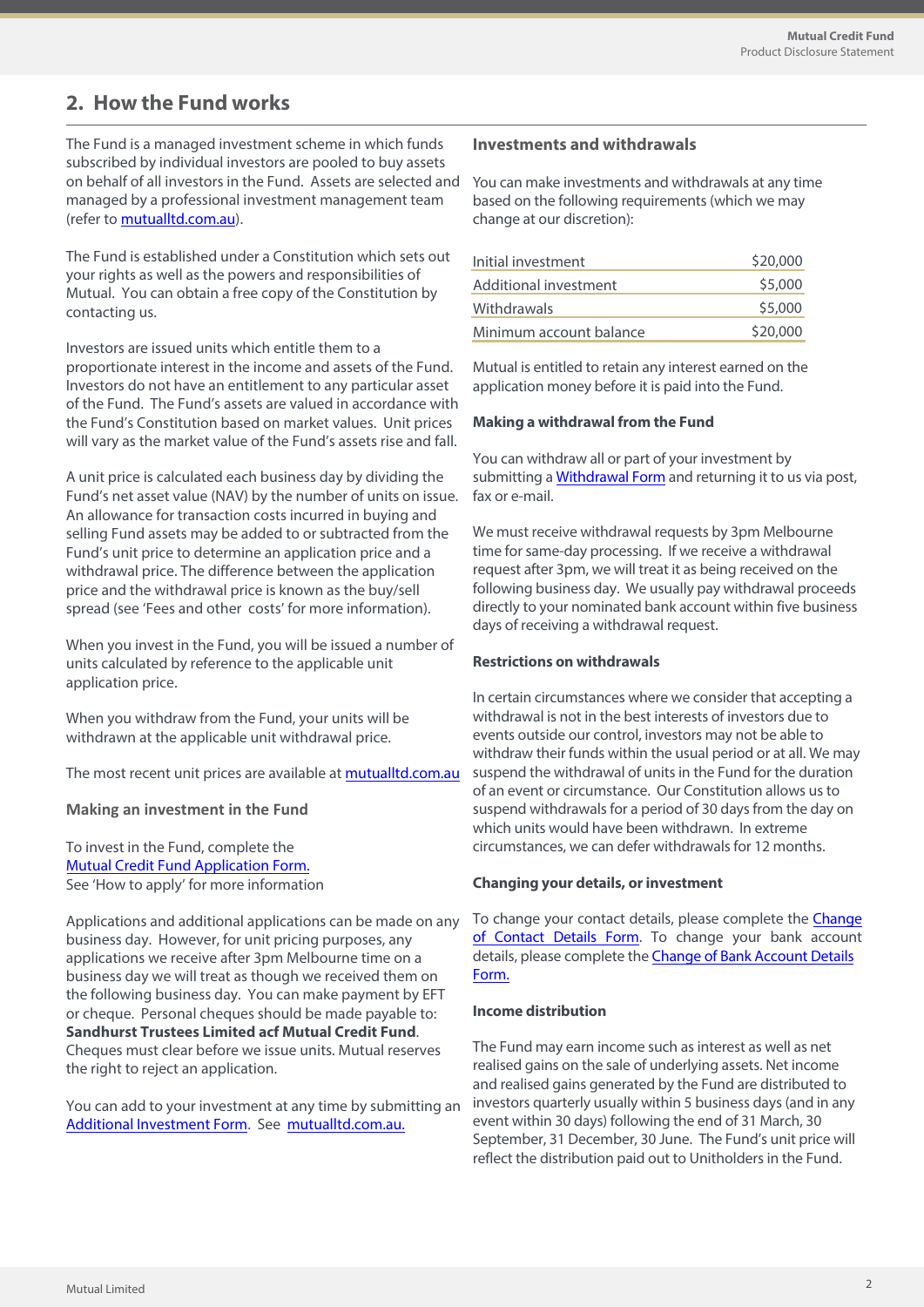## **2. How the Fund works** (continued)

The distribution amount will vary between distribution periods due to market conditions and investment performance, and is not guaranteed.

Distributions must be made to unitholders of the Fund prorata to the proportion of units each Unitholder holds in the Fund at the end of each quarter. Distributions are deposited directly into a nominated bank account or reinvested as additional units. If you do not make a nomination in the Application Form, we will automatically reinvest any distributions on your behalf into the Fund.

Units issued on reinvestment of a distribution are issued at the unit price at the start of business on the first business day of the new distribution period.

#### **Platform investors**

If you are investing through a master trust, wrap account or other investor-directed portfolio-type service (collectively referred to as a 'platform'), then it is important to understand that generally it is the platform that becomes the investor in the Fund, not you. It follows that the platform has the rights of an investor and we recognise it alone can exercise them. If you invest through a platform, you may also be subject to different conditions from those outlined in this PDS (such as procedures for making investments and withdrawals, cooling-off periods, cut-off times for transacting and additional fees and costs). Mutual is not responsible for the operation of any platform. If you invest through a platform, in addition to reading this PDS, you should check the documents and rules that apply to the platform service.

# **3. Benefits of investing in the Fund**

| Security: invests only in fixed income assets - investment<br>grade (min 80%), sub investment grade and unrated<br>securities.                                                              | <b>Capital preservation:</b> preserve capital through Mutual's<br>prudent risk management and cautious approach that<br>prioritises managing downside risk.                                                                                                                                                              |
|---------------------------------------------------------------------------------------------------------------------------------------------------------------------------------------------|--------------------------------------------------------------------------------------------------------------------------------------------------------------------------------------------------------------------------------------------------------------------------------------------------------------------------|
| <b>Diversification:</b> invests in a diversified range of issuers and<br>maturities, which individual investors may not be able to<br>otherwise access.                                     | Access & Liquidity: highly liquid, redemptions are usually<br>paid within 5 business days.                                                                                                                                                                                                                               |
| Regular income: potentially receive higher levels of income<br>than term deposits, and the ability to receive income quarterly<br>at the end of March, June, September and December.        | <b>Professional Management:</b> track record of a highly<br>experienced investment management team specialising<br>in fixed income portfolios.                                                                                                                                                                           |
| 4. Risks of managed investment schemes                                                                                                                                                      |                                                                                                                                                                                                                                                                                                                          |
| All investments carry risk. Different strategies may carry<br>different levels of risk, depending on the assets that make up<br>the strategy. Assets with the highest long-term returns may | <b>Credit risk:</b> the risk of suffering a loss due to another party<br>defaulting on its financial obligations.                                                                                                                                                                                                        |
| also carry the highest level of short-term risk.                                                                                                                                            | Regulatory risk: all investments carry the risk that their value<br>may be affected by changes in laws, particularly taxation laws.                                                                                                                                                                                      |
| The significant risks of investing in the Fund are:                                                                                                                                         |                                                                                                                                                                                                                                                                                                                          |
| Market risk: economic, technological, political or legal<br>conditions, and market sentiment, can, and do, change and<br>this can impact the investments in those markets.                  | Interest rate risk: changes in market yields can change the<br>value of interest rate instruments. An increase in interest rates<br>leads to a reduction in the value of a fixed interest investment<br>and vice versa. This risk is greater for fixed interest<br>instruments that have longer maturities. The Fund has |
| <b>Investment Manager risk:</b> the risk that Mutual fails to<br>anticipate market movements, manage investments or<br>execute the Fund's investment strategy effectively. Mutual           | negligible interest rate exposure, the interest rate duration is<br>capped at 180 days.                                                                                                                                                                                                                                  |

aims to manage this risk by ensuring that its investment policies, procedures and Fund objectives are met and **Liquidity risk:** the risk that securities that are not actively traded may not be readily converted to cash without some **Investment Selection risk:** the risk that specific investments chosen for the Fund will not perform as well as others. Some factors that may affect the value of a security are investor sentiment, government policy, global events and management changes. The Fund's typical portfolio holdings of multiple securities represents high diversification.

Mutual Limited 3

monitored at all times.

loss of capital. It is only applicable if a substantial number of

Unitholders seek to redeem simultaneously.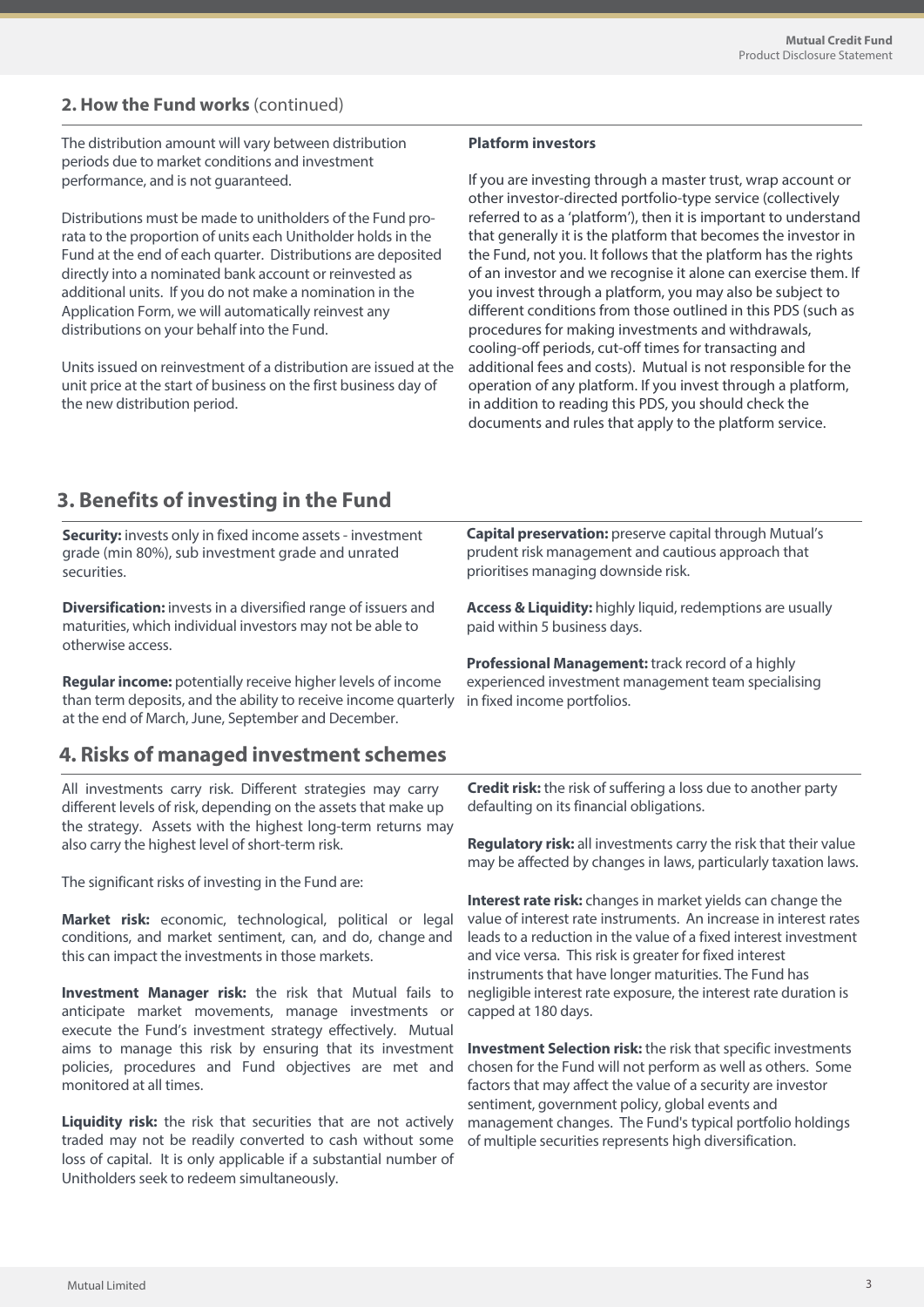## **4. Risks of managed investment schemes** (continued)

**General risk:** it is important that you carefully consider the risks of investing in the Fund and that you understand:

- the value of investments will vary over time,
- the level of returns will vary and future returns may differ from past returns,
- returns are not guaranteed and you may lose some, or all, of your capital,
- laws affecting registered managed investment schemes may change in the future,
- and the level of risk for each investor will vary depending on a range of factors including:
	- age
	- investment time frames
	- where other parts of your wealth is invested, and
	- your risk tolerance.

# **5. How we invest your money**

The Fund offers one investment option. The following information provides an overview of the Fund's return objective and investment strategy in respect of that option. You should consider the likely investment return and risk of the Fund and your investment time frame when deciding whether to invest in the Fund. The investment option will not change during the life of this PDS.

| Description<br>Investment | The Mutual Credit Fund actively manages a<br>portfolio of investment credit instruments.<br>The Fund aims to achieve superior                                                                                                                                                                                                                                   | Strategic asset<br>allocation                                                                                                                                      | Fund investments comprise a diversified<br>mix (by issuer, credit rating and credit<br>duration) of debt instruments. The Fund's<br>guidelines for investment include                                                                                                                                                                 |
|---------------------------|-----------------------------------------------------------------------------------------------------------------------------------------------------------------------------------------------------------------------------------------------------------------------------------------------------------------------------------------------------------------|--------------------------------------------------------------------------------------------------------------------------------------------------------------------|---------------------------------------------------------------------------------------------------------------------------------------------------------------------------------------------------------------------------------------------------------------------------------------------------------------------------------------|
| objective                 | outcomes across two investment<br>objectives:<br>1. Greater income than the Bloomberg<br>Ausbond Bank Bill Index (after fees)<br>quarterly<br>2. Greater total return than the<br>Bloomberg Ausbond Bank Bill Index<br>(after fees) over a rolling 12-month<br>period                                                                                           |                                                                                                                                                                    | monitoring:<br>Minimum APRA regulated exposure of<br>60%<br>Maximum RMBS/ABS exposure of 30%;<br>$\bullet$<br>Maximum non-APRA regulated<br>$\bullet$<br>corporate exposure of 10%;<br>Maximum interest rate duration of 180<br>$\bullet$<br>days;<br>Maximum credit duration of 2.5 years;<br>and<br>Minimum investment grade of 80% |
| <b>Benchmark</b>          | Bloomberg AusBond Bank Bill Index                                                                                                                                                                                                                                                                                                                               | <b>Risk level</b>                                                                                                                                                  | The Fund is considered a low to medium<br>risk investment. The Fund aims to                                                                                                                                                                                                                                                           |
| Investment<br>strategy    | Mutual's investment process is based on<br>using bottom-up fundamental analysis to<br>determine the relative value and<br>appropriateness of the various Australian<br>bonds available within the market.                                                                                                                                                       | outperform the Bloomberg AusBond<br>Bank Bill Index, with less risk over the<br>longer term. See 'Risks of managed<br>investment schemes' for more<br>information. |                                                                                                                                                                                                                                                                                                                                       |
|                           | The cornerstone of Mutual's investment<br>philosophy is security with performance.<br>The team's research process places its<br>emphasis on mitigating downside risks by<br>attempting to provide investors with a<br>high level of capital preservation and<br>outperforming the Bloomberg Index,<br>while generating excess net cash returns<br>to investors. | Other<br>investment<br>considerations                                                                                                                              | Labour standards and environmental,<br>social and ethical information are<br>considered in investment decisions for<br>the Fund. Mutual's policy is outlined on<br>our website.                                                                                                                                                       |
|                           |                                                                                                                                                                                                                                                                                                                                                                 | Other<br>information                                                                                                                                               | For up-to-date information about the<br>Fund's investment strategy, performance<br>and unit prices, please visit our website.                                                                                                                                                                                                         |
| Investment<br>time frame  | Greater than 6 months. This is a guide<br>only, not a recommendation.                                                                                                                                                                                                                                                                                           |                                                                                                                                                                    |                                                                                                                                                                                                                                                                                                                                       |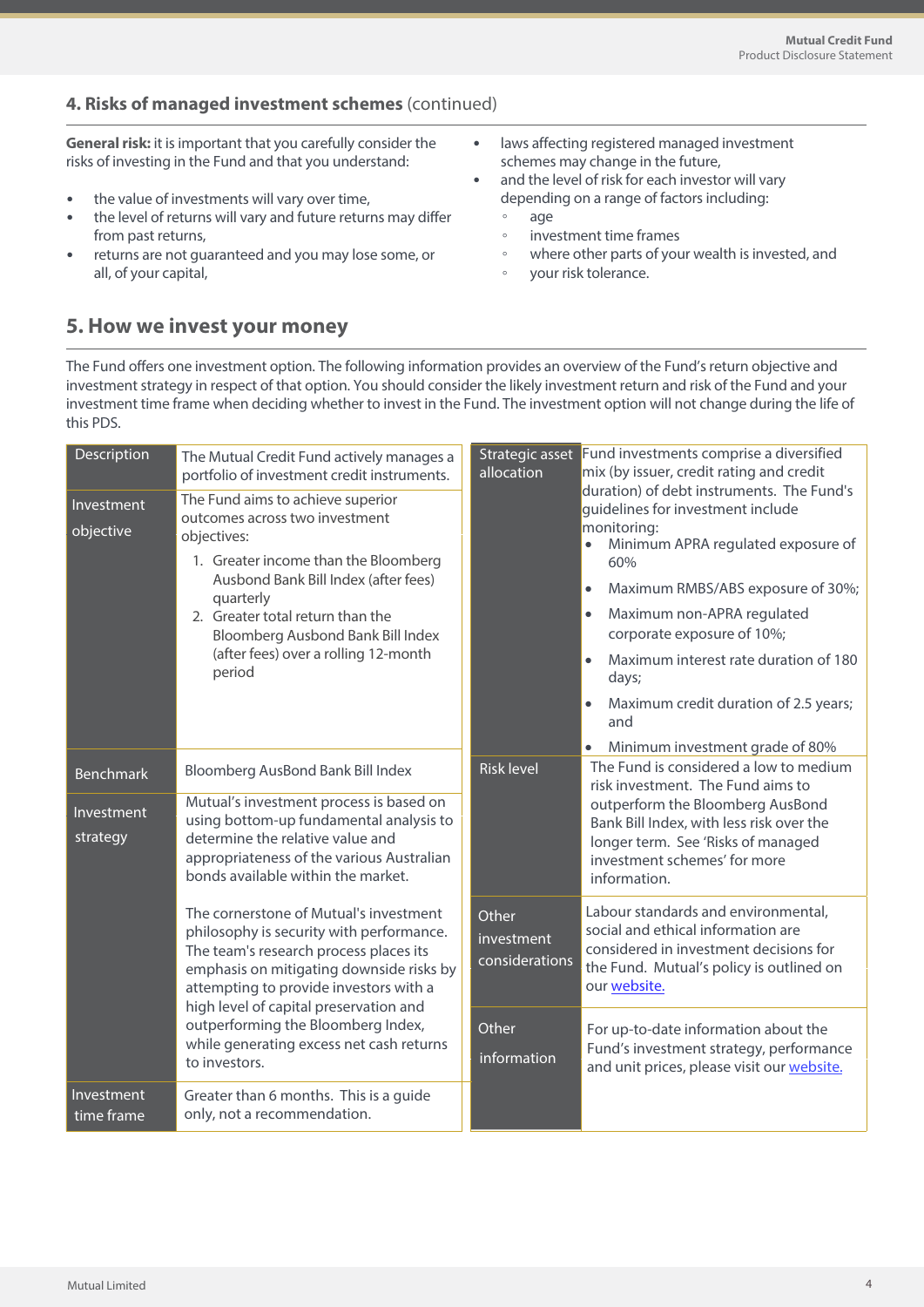# **6. Fees and other costs**

#### **Did you know?**

**Small differences in both investment performance and fees and costs can have a substantial impact on your longterm returns. For example, total annual fees and costs of 2% of your fund balance rather than 1% could reduce your final return by up to 20% over a 30-year period (for example, reduce it from \$100,000 to \$80,000).**

**You should consider whether features such as superior investment performance or the provision of better services justify higher fees and costs.**

**You may be able to negotiate to pay lower contribution fees and management costs where applicable. Ask the Fund or your financial adviser.**

#### **To find out more**

**If you would like to find out more, or see the impact of the fees based on your own circumstances, the Australian Securities and Investments Commission (ASIC) website www.moneysmart.gov.au has a managed funds fee calculator to help you check out different fee options.**

The following table shows the fees and other costs you may be charged. These fees and costs may be deducted directly from your money, from the returns on your investment or from the Fund's assets as a whole. Tax laws are set out in Section 7 of this PDS. You should read all the information about fees and costs as it is important to understand their impact on your investment.

| Type of fee or cost                              | <b>Amount</b>   | How and when paid                                                                 |  |
|--------------------------------------------------|-----------------|-----------------------------------------------------------------------------------|--|
| Fees when your money moves in or out of the Fund |                 |                                                                                   |  |
| Establishment fee                                | Nil             | Not applicable                                                                    |  |
| Contribution fee                                 | <b>Nil</b>      | Not applicable                                                                    |  |
| Withdrawal fee                                   | Nil             | Not applicable                                                                    |  |
| Termination fee                                  | Nil             | Not applicable                                                                    |  |
| Management costs                                 | $0.4930\%$ p.a. | Calculated daily as a percentage of the Fund NAV,<br>payable quarterly in arrears |  |

## **Additional information on fees**

| $\blacksquare$ Management costs <sup>1</sup> |                                                                                                                |  |
|----------------------------------------------|----------------------------------------------------------------------------------------------------------------|--|
| Fees and costs for managing your investment  |                                                                                                                |  |
| Management fee                               | 0.4930% p.a. (this includes GST and is net of reduced input tax credits) of the Net Asset<br>Value of the Fund |  |
| Performance fee                              | <b>Nil</b>                                                                                                     |  |
| Indirect costs <sup>2</sup>                  | Estimated to be 0.00% p.a. of the Net Asset Value of the Fund                                                  |  |

<sup>1</sup>Management costs do not include the Fund's transactional and operational costs recovered via the buy/sell spread. See 'Transactional costs

and buy/sell spread' on page 6

 $2$ The estimate of indirect costs is based on the Indirect costs incurred for the 12 months to 30 June 2021, as a percentage of the average net asset value of the Fund during that period.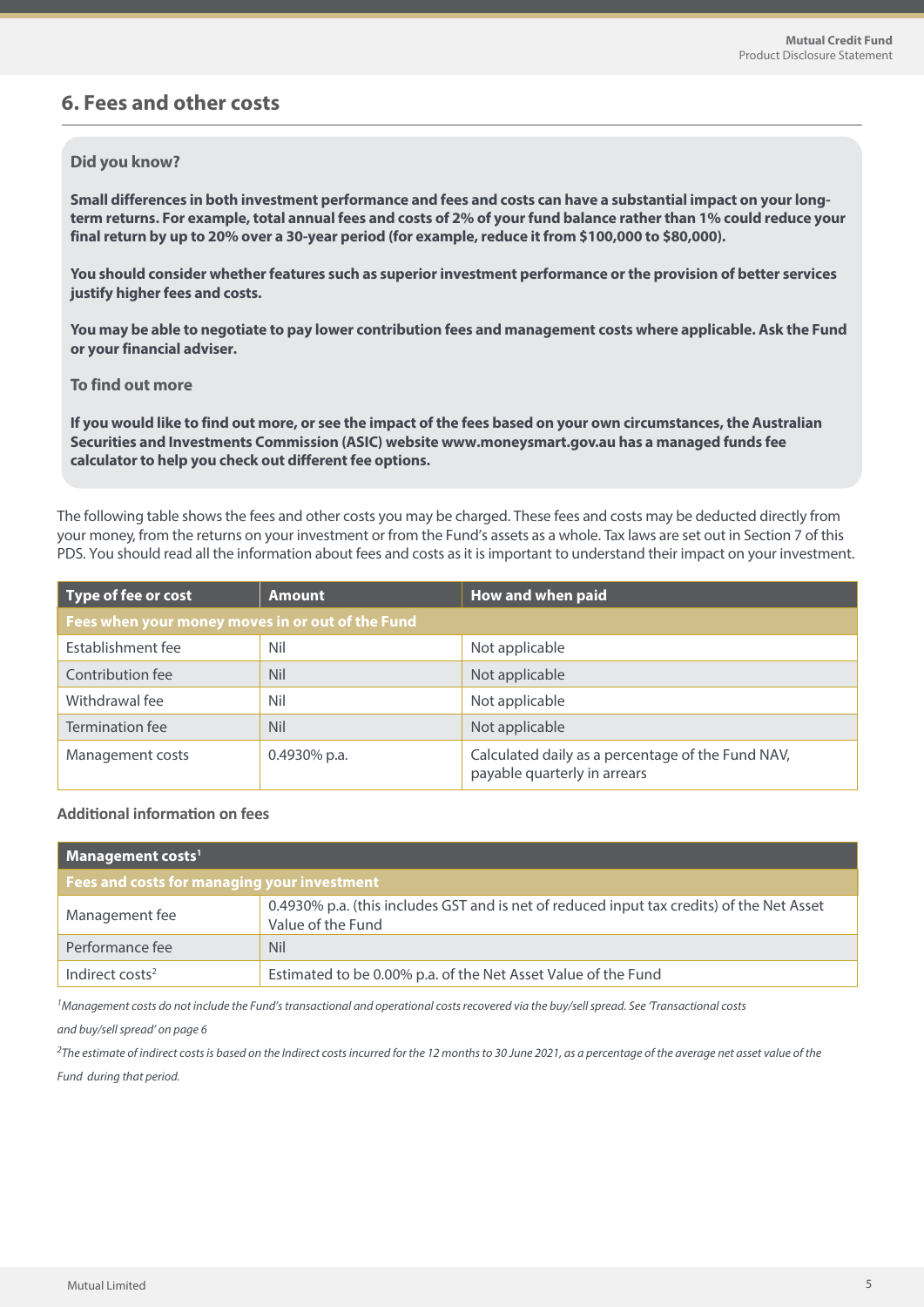## **6. Fees and other costs (continued)**

#### **Management fee**

This is the fee we charge for managing the investments, overseeing the Fund's operations and providing access to the Fund. The management fee is calculated daily as a percentage of the NAV of the Fund and payable quarterly in arrears. The fee is 0.4930% p.a. (inclusive of GST and net of reduced input tax credits) or \$493.00 including GST and net of reduced input tax credits annually for a \$100,000 investment.

The Fund's Constitution allows us to be reimbursed for properly incurred expenses paid on behalf of investors. These include custodian, audit, printing, postage and regulatory expenses. The fee includes an estimate of the out-of-pocket expenses that Mutual is entitled to recover and is calculated daily. These expenses are paid as they fall due. Mutual estimates that these fees should not exceed 0.08% p.a. gross asset value or \$80 annually for a \$100,000 investment. Under the current conditions, Mutual absorbs these costs as part of the existing management fees.

#### **Normal operating expenses**

We currently pay the normal operating expenses of the Fund from our management fee and do not recover these from the Fund.

#### **Abnormal expenses**

In circumstances where abnormal expense events occur, we may decide not to recover these abnormal expenses from the Fund. If reimbursement is required, investors will be notified.

#### **Transactional costs and buy/sell spread**

The buy/sell spread is a type of transactional cost that may include brokerage, transaction costs, stamp duty and other government taxes or charges. The purpose of the buy/sell spread is to ensure only those investors transacting in the units at a particular time bear the Fund's costs of buying and selling the Fund's assets as a consequence of their transaction.

The buy/sell spread for the Fund is stated as a percentage of the NAV of the Fund and is the difference between the application price and the withdrawal price. It reflects an estimate of the transaction costs expected to be incurred in buying and selling the Fund's assets as a result of investments and withdrawals made by investors. This estimate may take into account factors such as, but not limited to, historical transaction costs and anticipated levels of investments and withdrawals.

We currently do not apply a buy/sell spread to the Fund. However, in the future we may apply a buy/sell spread. In those circumstances, we will notify investors of any changes on our website.

#### **Fee changes**

Fees and costs can change at any time in accordance with the Fund's Constitution. If fees and charges payable to the RE increase, the RE will give investors not less than 30 days notice before the change occurs.

Other costs such as the buy/sell spread may change at any time without prior notice to you. Expense recoveries may be different to those estimated in this PDS. In those circumstances, we will notify investors of any changes on our website.

#### **Performance Fees**

The Constitution allows for performance fees to be charged to the Fund, but this option has not been activated in the past and is not expected to be activated in the future. If it is activated, investors will be given 30 days' notice of the change.

#### **Deferred Fees**

Under the Constitution we may waive or defer part or all of our fees for a financial year and claim them over subsequent years.

#### **Other fee information**

If you pay by cheque or electronic funds transfer ("EFT") and there are insufficient cleared funds in your account, your bank may charge us a fee. By signing the application form, you authorise us to recover these fees from your investment.

#### **Fee calculators**

ASIC provides a fee calculator on its MoneySmart website (moneysmart.com.au) which can be used to calculate the effect of fees and costs on your investment in the Fund.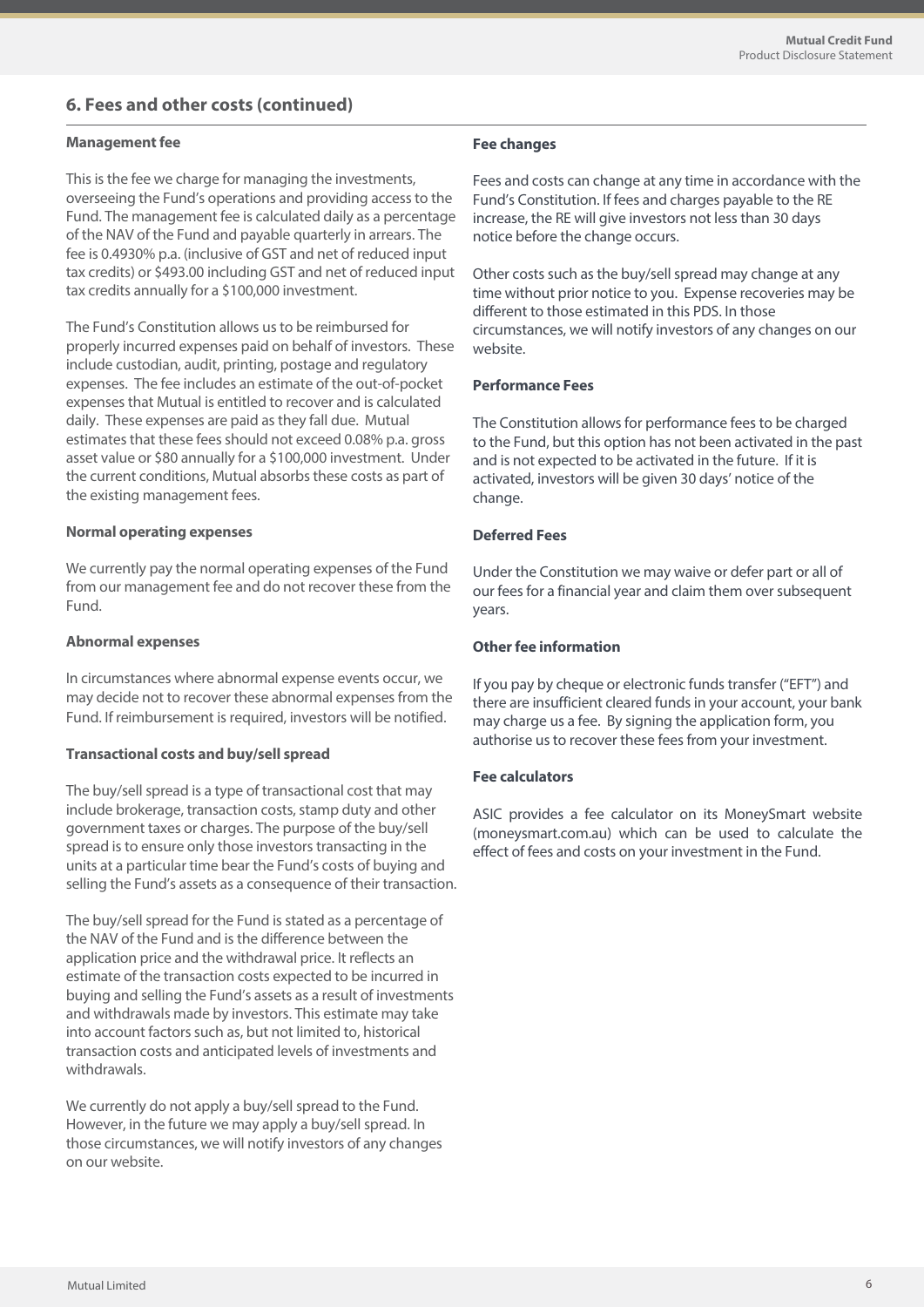## **6. Fees and other costs (continued)**

#### **Example of annual fees and costs**

This table gives an example of how the fees and costs of the Fund can affect your investment over a one-year period. You should use this table to compare this product with other managed investment products.

| <b>Example</b>                | <b>Amount</b>                                   | Balance of \$50,000 with a contribution of \$5,000 during the year                                                                                                                 |
|-------------------------------|-------------------------------------------------|------------------------------------------------------------------------------------------------------------------------------------------------------------------------------------|
| Contribution fee              | Nil                                             | For every additional \$5,000 you put in, you will be charged \$0                                                                                                                   |
| <b>PLUS</b><br>Management fee | 0.4930% p.a. of<br>Net Asset Value <sup>3</sup> | And, for every \$50,000 you have in the Fund you will be charged \$246.50<br>each year                                                                                             |
| <b>EQUALS</b><br>Cost of Fund |                                                 | If you had an investment of \$50,000 at the beginning of the year and put in an<br>additional \$5,000 during that year, you would be charged fees of from: \$246.50<br>to \$271.15 |
|                               |                                                 | What it costs you will depend on the investment option you choose<br>and the fees you negotiate.                                                                                   |

<sup>3</sup>Additional fees and costs may apply. Please see 'Transactional costs and buy/sell spread' on page 6. Note that<br>Government fees, duties and bank charges may also apply to investments and withdrawals.

# **7. How managed investment schemes are taxed**

**Warning: Investing in a Managed Investment Scheme is likely to have tax consequences and we strongly advise that you seek professional tax advice before investing in the Fund.**

The Fund is a Managed Investment Trust (MIT). It is intended that all determined trust components (i.e. assessable income, exempt income and non-assessable non- exempt income) will be attributed to members each year so that the Fund itself is not subject to tax. The Fund does not pay tax on behalf of investors. As an investor you will be assessed for tax on your share of the Fund's taxable income, including any net capital gains. The amount attributed to an investor will be disclosed on a statement that will be issued following the end of the financial year.

In summary, when investing in the Fund, investors should note:

• managed investments schemes do not pay tax on behalf of investors.

- net income and realised net capital gains generated by the Fund are typically fully distributed to investors who are in turn assessed for tax on their share of the distribution based on their individual circumstances.
- investors may be liable for tax on capital gains realised on the sale of units in the Fund, either by withdrawal, switch or transfer.

This is only a brief summary of the taxation information which is general in nature and only relates to Australian residents. It does not constitute personal advice. You should consult your own advisers for your particular circumstances.

## **8. How to apply**

#### **Application process**

To make your investment, complete the Mutual [Credit Fun](https://www.mutualltd.com.au/2019/wp-content/uploads/2022/06/Mutual-Limited-Mutual-Credit-Fund-Application-Form.pdf)d [Application Formand send yo](https://www.mutualltd.com.au/2019/wp-content/uploads/2022/06/Mutual-Limited-Mutual-Credit-Fund-Application-Form.pdf)ur application money in [accordance with the ins](mutualltd.com.au)tructions on the form.

As part of the application process, we are required by law to verify your identity before accepting your application. We are unable to process incomplete applications. If we do not receive all of the information and documents required (AML/

CTF information essential<sup>4</sup>), we will hold your investment amount until we have received all information.

By applying for units, you agree to be bound by the terms of the Fund Constitution and the PDS, both as amended from time to time, while you hold units in the Fund.

<sup>4</sup>The AML/CTF Laws refer to the obligations arising under the Anti-Money Laundering & Counter Terrorism Financing Act 2006 (Cth).